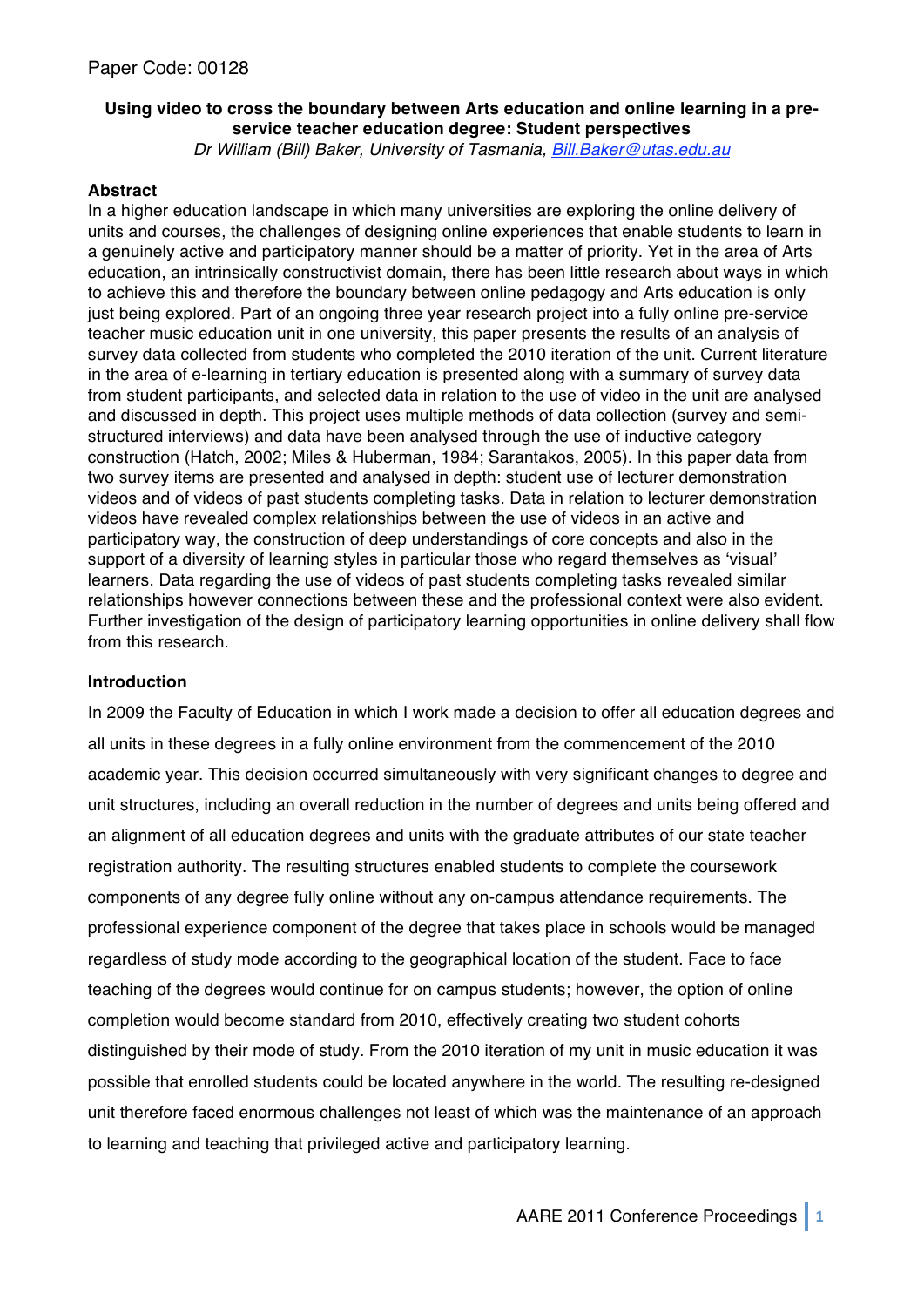This paper, resulting from data collected within an approved, ongoing three year research project into one fully online pre-service teacher music education unit, presents the results of an initial analysis of survey data collected from students who completed the 2010 iteration of the unit. The research question underpinning the project asks "What is necessary to enable effective and efficient learning in music education for pre-service primary generalist teachers in a fully online environment?". Effective learning in this project refers to that which encourages "deep" learning as defined by Biggs (2003), and efficient learning refers to that which enables students to engage meaningfully with key concepts and processes of the unit regardless of their mode of study. Two layers of data will be presented: the quantitative responses to all survey questions, and a detailed presentation and analysis of both the quantitative and qualitative data from two survey questions to do with the use of online video resources by students. Literature presented traverses current uses of e-learning in higher education in various locations including Australia, the language of e-learning and the definitions of distance learning and e-learning.

The data analysed in relation to student use of two types of video, lecturer demonstration videos and videos of past students completing tasks, have revealed the following significant themes: the use of videos in an ʻactive' and ʻparticipatory' way by some respondents in order to enrich their learning; the use of videos to assist in the construction of understanding about key concepts and skills in the unit; the use of videos to support a diversity of learning styles in particular those who regard themselves as ʻvisual' learners; the use of videos to support completion of assessment tasks; and, the application of learning from videos to a professional context.

### **Literature**

The adoption of e-learning in higher education institutions across the world has grown rapidly in recent years and continues to expand (Boettcher and Conrad, 2010; Cleveland-Innes and Garrison, 2010; Commonwealth of Australia, 2002; Drummond, 2008; Epstein, 2006; Guri-Rosenblit, 2005; Herbert, 2007; Jones and O'Shea, 2004; Kerr, Rynearson and Kerr, 2006; Nagel & Kotze, 2010; Paechter and Maier, 2010; Riddiford, 2009; Rovai, 2004; Sherbon & Kish, 2005; Song, Singleton, Hill & Koh, 2004; Young and Norgard, 2006). According to the Organisation for Economic Co-operation and Development (OECD) "It has been estimated that there will be between 30 and 80 million online students in the world by 2025" (in Commonwealth of Australia, 2002, p. 3). Digolo, Andang'o and Katuli (2011) maintain that "online education is rapidly increasing. In 2006, the number of students in the United States alone...was estimated at over 3.5 million... It is fast becoming a universal educational trend that must be adopted by all institutions of higher learning" (p. 138). In Australia Riddiford (2009) reports that the "analyst IBIS World expects online education to be the fastest growing industry in Australia this financial year. Revenues have increased from \$827 million in 2004 to more than \$2.7 billion this year. This represents a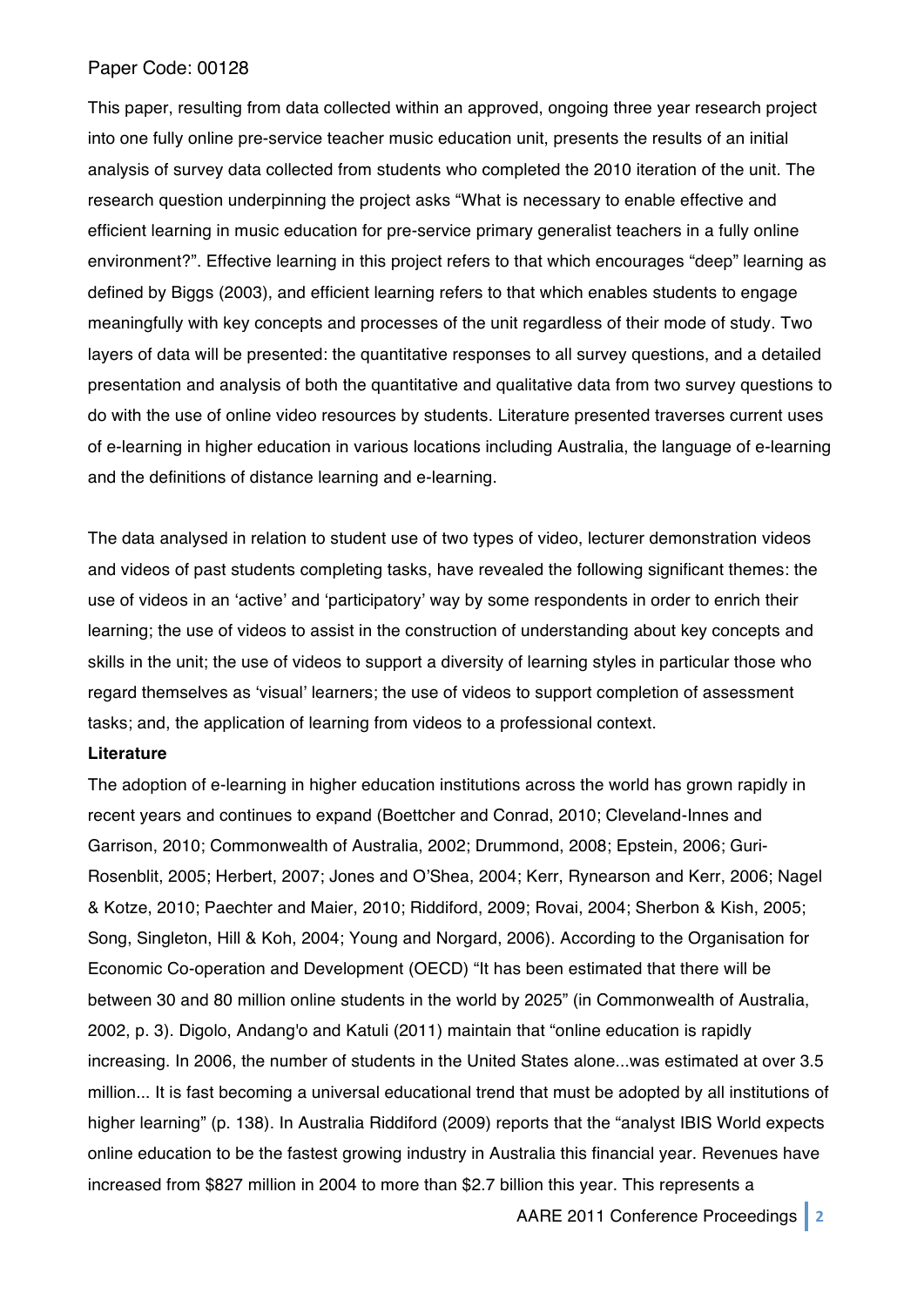compound annual growth rate of more than 27 per cent, more than seven times the 3.5 per cent growth rate in the education sector as a whole" (p. 7). According to Nagel & Kotze (2010) "there is a boom in online courses worldwide" (p. 45).

There are some complexities with the domain specific terminology and definitions in respect of online learning with authors referring to it in different ways, including distance learning, e-learning, distributed learning, internet-based learning, blended learning and online learning to name some. Twigg (2001, p. 4) highlights a confusion of terminology stating that "the terms ʻdistance learning', ʻdistance education', ʻdistributed learning' and ʻonline learning' are used more or less interchangeably" (in Guri-Rosenblit, 2005, p. 468), see also Moore, Dickson-Deane, and Galyen (2010). In a distance learning approach, from which online learning has evolved, the central determinant is access to higher education regardless of geographical location. In this model the learner learns asynchronously, is self managed and motivated, communicates principally with the tutor, and does not necessarily communicate with other students.

Guri-Rosenblit (2005) highlights the scope of ʻe-learning' stating that it "is a relatively new phenomenon and relates to the use of electronic media for a variety of learning purposes that range from add-on functions in conventional classrooms to full substitution for the face-to-face meetings by online encounters" (p. 469). This definition, focusing on the use of technology is similar to that of Liaw, Huang, and Chen (2007) who refer to e-learning as "the application of digital media for teaching and learning" (in Paechter and Maier, 2010, p. 292). Moore, Dickson-Deane, and Galyen (2010) refer to the approach as one of "online" learning, stating that "online learning is described by most authors as access to learning experiences via the use of some technology" (p. 4). Rovai (2004) refers to e-learning as "a combination of content and instructional methods delivered via a computer and designed to build knowledge and skills" (p. 82). The Commonwealth of Australia (2002) states that "ʻfully online' refers to a unit in which ʻall interactions with staff and students, education content, learning activities, assessment and support services are integrated and delivered on line'" (p. 14). This definition is the one that most closely aligns with the approach analysed in this study.

### **The Unit**

The unit entitled ʻArts Education: Music and Visual Arts' is a core unit of a Bachelor of Education degree offered in the second semester of first year. In 2010 this unit was offered face to face on two campuses in addition to being offered in a fully online mode. Six hundred and forty students were enrolled in the unit at census date with 271 (42%) of these enrolled as fully online students. The unit, taught over a thirteen week period, allocates time equally to music education and visual arts on a weekly basis; however, the three assessment items for the unit - a paragraph answer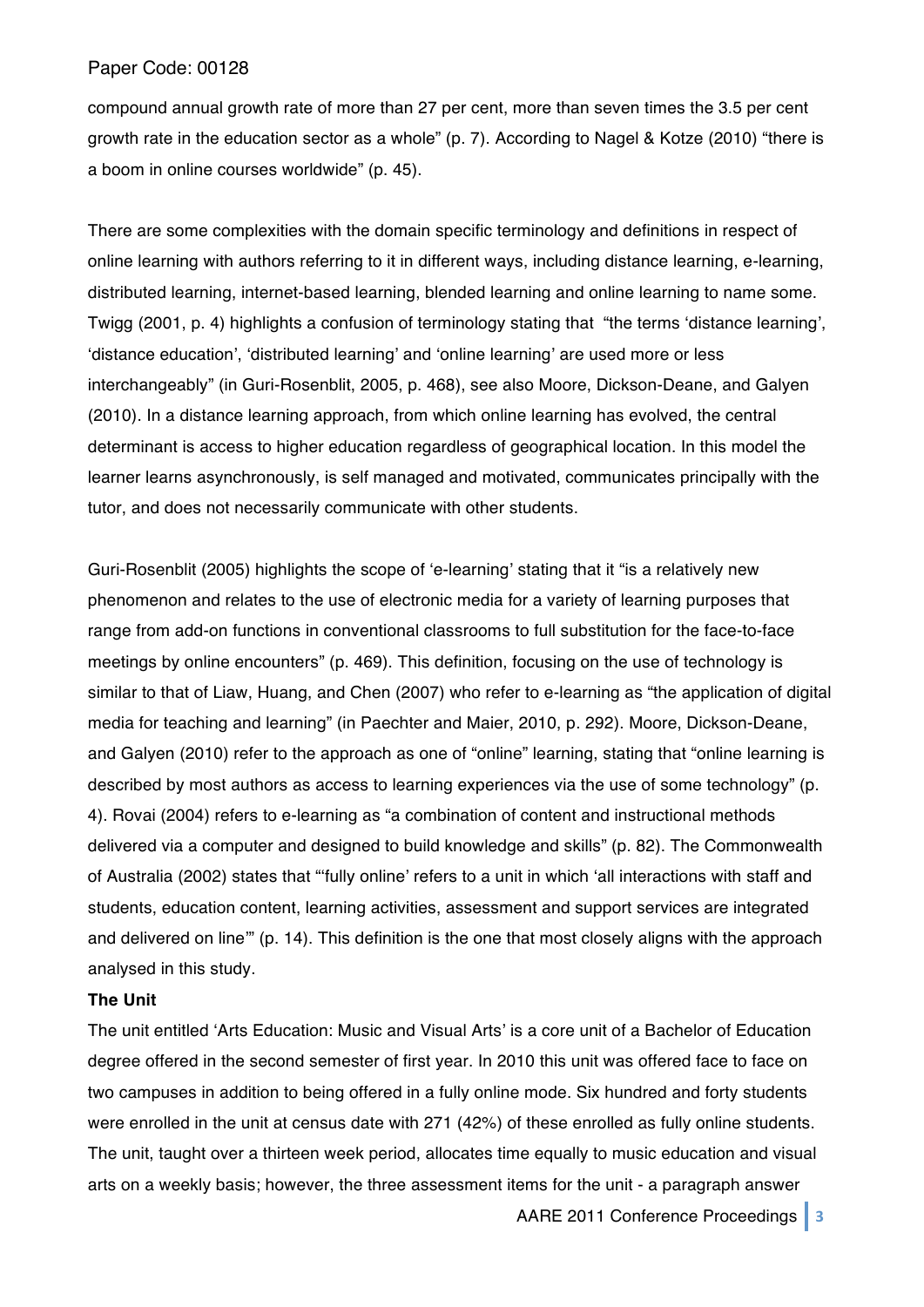theoretical quiz, a reflection on an Arts teaching moment, and an integrated lesson plan - require students to draw upon their learning in both domains. There were ten teaching staff in the unit, two of whom were profile staff and eight of whom were teachers working in schools who were employed by the Faculty on sessional contracts. This paper relates to the online mode of the music education component of the unit.

A commonly reported characteristic of students completing core units in music as part of education degrees is an anxiety often attributed to previous experiences in working with the Arts (Abril, 2007; Baker, 2007a, 2007b; Commonwealth of Australia, 1995, 2005; Gifford, 1993; Green, 1995; Hanley, 1993; Hennessey, 2000; Jeanneret, 2006; Russell-Bowie, 2002; Temmerman, 1991). These studies acknowledge the problematic effect of a lack of confidence amongst generalist primary pre-service teachers upon their levels of engagement in units such as this one. The unit is therefore designed to enable students to overcome some of these initial anxieties whilst learning domain skills and pedagogical understandings. It is designed to enable pre-service teachers to plan and implement music and visual art learning experiences; but, this is not possible without domain knowledge, skills and understandings. The domain content in this unit is therefore contextualised by its pedagogical application. If they are to engage, students must know this and must see this paradigm enacted in each online activity. The unit presents students with opportunities to explore the "dimensions" of music (Wiggins, 2009), framed by a philosophy of music education as "praxis" (Elliott, 1995). Such an orientation includes active engagement with soundscapes, instrumental and vocal creation and re-creation, and critical listening in both face to face and fully online modes of learning.

The role of the learner in the unit is underpinned by a constructivist orientation. Learner agency and an active learner are therefore central tenets of this approach. This orientation had informed the design of the unit in face to face iterations for many years and was seen as the most critical feature to maintain in the online context. The result of this thinking was to foreground the development of digital resources, including instructor videos demonstrating activities and former students undertaking activities, and to explicitly relate these resources to the weekly activities being completed by students. Discussion board forums were used to enable students to share their experiences in undertaking the tasks.

### **Procedure**

Data presented in this paper are drawn from the first of three annual surveys to be conducted over the length of the project, with each survey followed by semi-structured interviews with both academic colleagues and students. Hatch (2002) writes that ʻdeciding exactly who the participants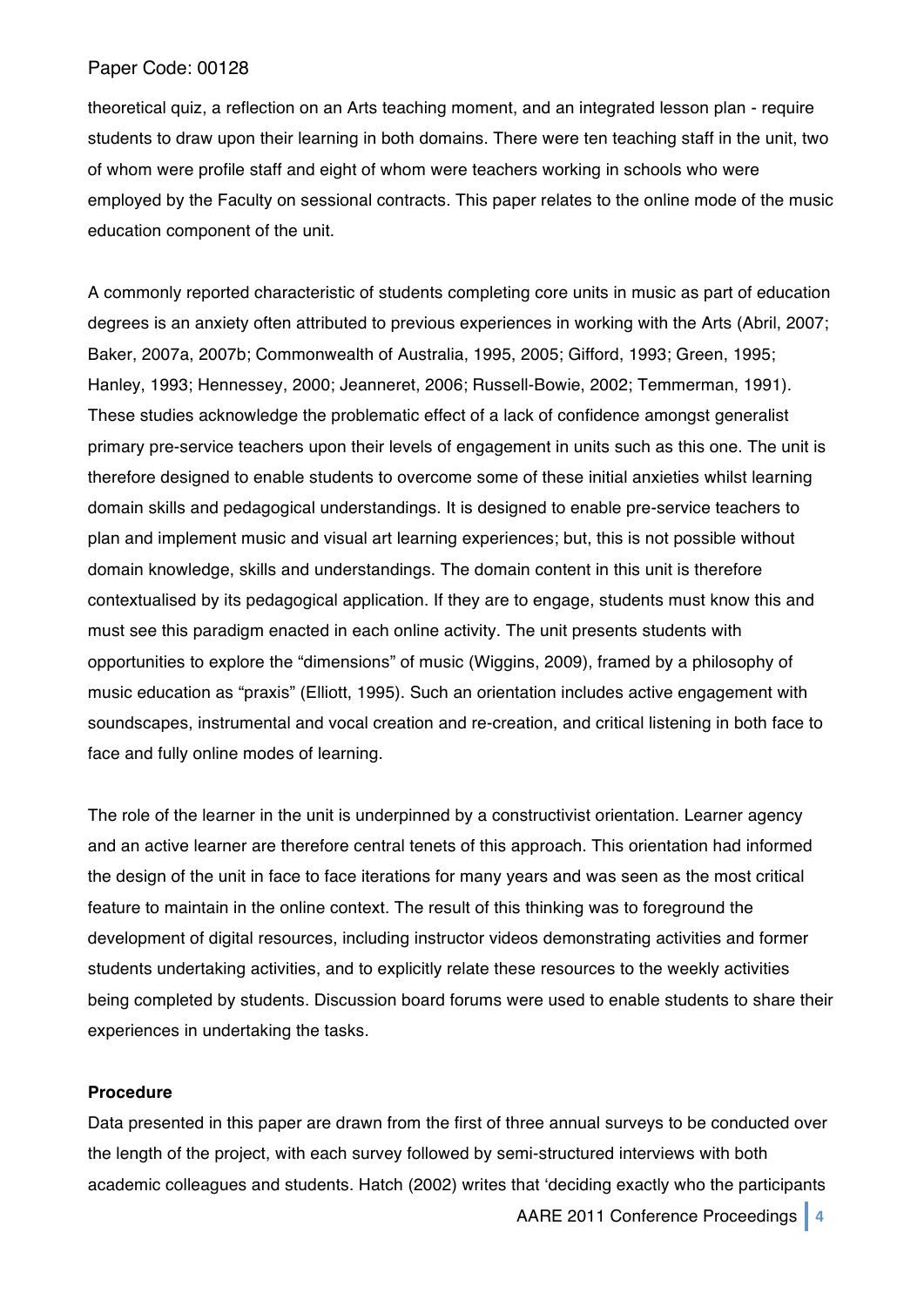will be is determined in part by the context and unit of analysis selected for the study' (p. 50). In this respect the perspectives of both students and academics were deemed to best inform the research question. At each stage of the project all students will be invited to participate in the survey and all colleagues and students will be invited to participate in semi-structured interviews. The participants, in this sense, self-select for participation - a process that is in line with the idea of "purposeful" sampling (Patton, 1990; Hatch, 2002) - as they have decided to participate in and hence contribute to the research.

This research project is grounded in the constructivist ontology as described by Blaikie (1993, p. 203), who maintains that unlike the realist view of the world the constructivist ontology asserts that in any situation there are "multiple realities" that are produced by the social actors in those realities (see also Burns, 1997, pp. 11-12; Sarantakos, 2005, p. 37). This research project uses a multi method approach within a constructivist ontology (Blaikie, 1993; Burns, 1997; Denzin and Lincoln, 1994; Patton, 1990; Sarantakos, 2005). The use of more than one method of data collection is referred to as a multiple method approach. Denzin and Lincoln (1994) refer to qualitative research as being inherently "multimethod" in focus (p. 2) and for Patton (1990) the use of multiple methods of data collection is to be regarded as a source of methodological strength within the qualitative paradigm. Patton (1990) encourages the multiple method approach, stating that it can contribute to the process of data validation:

One important way to strengthen a study design is through triangulation, or the combination of methodologies in the study of the same phenomena or programs. This can mean using several kinds of methods or data, including both quantitative and qualitative approaches (p. 187).

The use of different methods of data collection from different sources can result in research that is characterised by the structural strength resulting from these multiple methods. Denzin and Lincoln (1994) acknowledge the strength of multiple methods of data collection when stating the "use of multiple methods, or triangulation, reflects an attempt to secure an in-depth understanding of the phenomenon in question" (p. 2). These multiple methods of data collection from the participant groups provide significant methodological strength to the research design and contribute to data validity.

In December 2010, following the release of grades, fully online students (n=271) were invited to complete an online survey regarding their experiences of online learning. Seventy one respondents (26%) completed the survey in its entirety; however the number of respondents varied slightly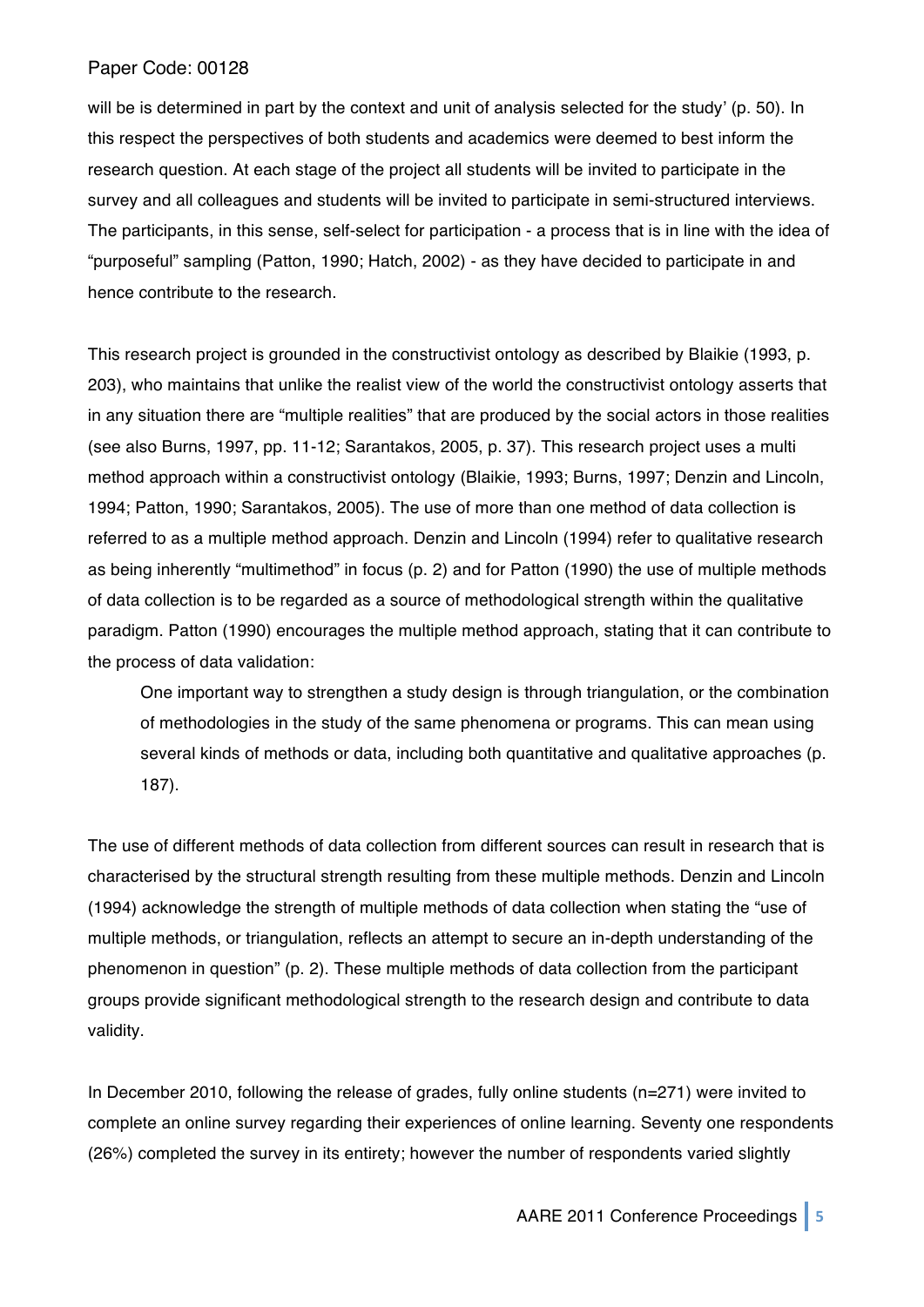between questions with one respondent answering only one question, and another answering only four questions.

# **Data analysis and discussion**

Survey data collected from the participant groups have been analysed through an approach that uses "inductive category construction" (Hatch, 2002; Miles & Huberman, 1984; Sarantakos, 2005, p. 306). The inductive process involves identifying and coding domains of data and searches for themes across domains. According to Hatch (2002) the inductive approach "proceeds from the specific to the general. Understandings are generated by starting with specific elements and finding connections among them" (p. 161). Hatch (2002) states that "inductive data analysis is a search for patterns of meaning in data so that general statements about phenomena under investigation can be made" (p. 161). Data were entered into extensive data maps and charts, or "matrices" (Miles & Huberman, 1984) that provided the framework for analysing themes and the relationships between them.

Table 1 presents the raw data from survey respondents. Following a brief discussion of quantitative survey data, the themes that emerged from written responses to questions four and five, relating to the use of video by students, shall be presented and discussed in more detail.

# **Table 1: Quantitative survey data by question**

**Question 1. Select the responses that best describe the usefulness of musical instruments such as educational percussion or chime bars, etc. (n=71). Note the response of 99% for this question resulted from data that included response options for both Music and Visual Art.**

|                |                                                 | <b>Percent</b> | <b>Number of</b><br><b>Responses</b> |             | <b>Standard</b> |
|----------------|-------------------------------------------------|----------------|--------------------------------------|-------------|-----------------|
|                |                                                 |                |                                      | <b>Mean</b> | deviation       |
|                | I did not have access to musical<br>instruments | 20.8%          | 15                                   |             |                 |
| $\overline{2}$ | Not useful                                      | 5.6%           | 4                                    |             |                 |
| 3              | Somewhat useful                                 | 25.0%          | 18                                   |             |                 |
| $\overline{4}$ | Useful                                          | 22.2%          | 16                                   |             |                 |
| 5              | Very useful                                     | 12.5%          | 9                                    |             |                 |
| 6              | Extremely useful                                | 12.5%          | 9                                    |             |                 |
| <b>Total</b>   |                                                 | 99%            |                                      | 3.5         | 1.7             |

## **Question 2. Select the response(s) that best describes the usefulness of the Music text (n=73).**

| . – . <i>. .</i> |                         |       |    |  |
|------------------|-------------------------|-------|----|--|
|                  | I did not use this text | 8.2%  |    |  |
|                  | Not useful at all       | 5.5%  |    |  |
| 3                | Somewhat useful         | 21.9% | 16 |  |
|                  | Useful                  | 23.3% |    |  |
| 5                | Very useful             | 26.0% | 19 |  |
| 6                | Extremely useful        | 15.1% |    |  |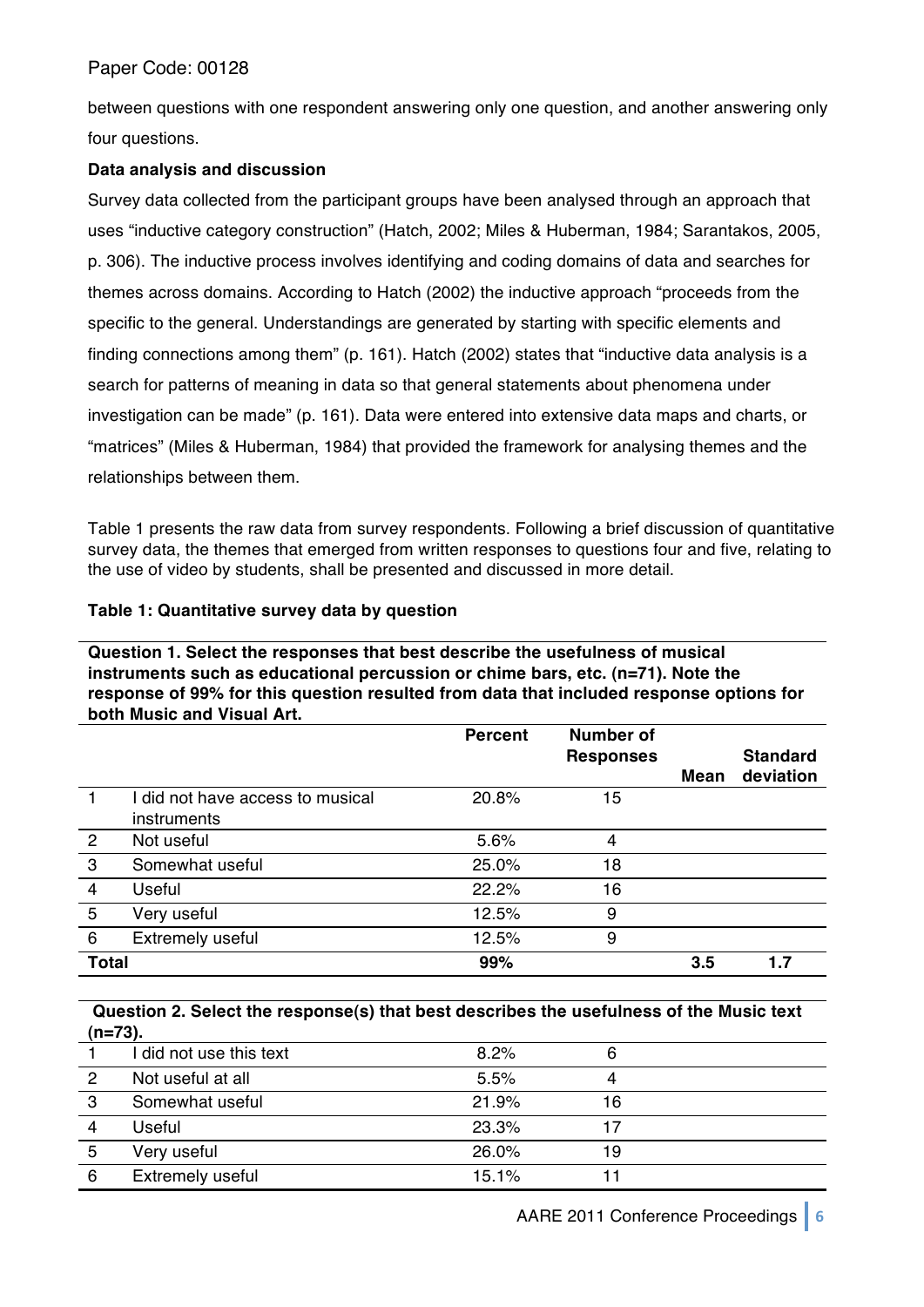| <b>Total</b>                                                                       | 100%    |    | 2.0 | 1.4 |  |  |  |
|------------------------------------------------------------------------------------|---------|----|-----|-----|--|--|--|
| Question 3. Select ONE response that best describes the usefulness of the narrated |         |    |     |     |  |  |  |
| PowerPoints in completing the unit (n=72).                                         |         |    |     |     |  |  |  |
| Not useful                                                                         | 1.4%    |    |     |     |  |  |  |
| Somewhat useful<br>2                                                               | 8.3%    | 6  |     |     |  |  |  |
| 3<br>Useful                                                                        | $9.7\%$ |    |     |     |  |  |  |
| Very useful                                                                        | 26.4%   | 19 |     |     |  |  |  |
| <b>Extremely useful</b><br>5                                                       | 54.2%   | 39 |     |     |  |  |  |
| <b>Total</b>                                                                       | 100%    |    | 4.2 | 1.0 |  |  |  |

**Question 4. Select ONE response that best describes the usefulness of the instructor videos in completing the unit (n=72).**

|                | I did not use the instructor videos | 2.8%  |    |     |     |
|----------------|-------------------------------------|-------|----|-----|-----|
| $\overline{2}$ | Not useful                          | 1.4%  |    |     |     |
| 3              | Somewhat useful                     | 19.4% | 14 |     |     |
| 4              | Useful                              | 11.1% | 8  |     |     |
| 5              | Very useful                         | 22.2% | 16 |     |     |
| 6              | Extremely useful                    | 43.1% | 31 |     |     |
| <b>Total</b>   |                                     | 100%  |    | 4.8 | 1.4 |

### **Question 5. Select ONE response that best describes the usefulness of the videos showing past students in completing the unit (n=72).**

|              | <u>onomng paol olaaonio in oompioling tho ann (n-reji</u> |       |    |     |     |  |
|--------------|-----------------------------------------------------------|-------|----|-----|-----|--|
|              | I did not use the videos of past students                 | 2.8%  |    |     |     |  |
| 2            | Not useful                                                | 5.6%  | Δ  |     |     |  |
| 3            | Somewhat useful                                           | 15.3% | 11 |     |     |  |
| 4            | Useful                                                    | 12.5% | 9  |     |     |  |
| 5            | Very useful                                               | 25.0% | 18 |     |     |  |
| 6            | Extremely useful                                          | 38.9% | 28 |     |     |  |
| <b>Total</b> |                                                           | 100%  |    | 4.7 | 1.4 |  |
|              |                                                           |       |    |     |     |  |

**Question 6. How useful were the weekly learning plans and the other word based resources, Such as readings and handouts that were available in MyLO [the University Learning Management System (LMS)] to you in completing this unit? (n=71).**

| I didn't use these<br>0.0%<br>Not useful<br>1.4%<br>2<br>3 Somewhat useful<br>16.9%<br>12<br>4 Useful<br>11.3%<br>8<br>29.6%<br>Very useful<br>5<br>21<br>6 Extremely useful<br>40.8%<br>29<br><b>Total</b><br>100%<br>4.9 | , . | . . |  |  |
|----------------------------------------------------------------------------------------------------------------------------------------------------------------------------------------------------------------------------|-----|-----|--|--|
|                                                                                                                                                                                                                            |     |     |  |  |
|                                                                                                                                                                                                                            |     |     |  |  |
|                                                                                                                                                                                                                            |     |     |  |  |
|                                                                                                                                                                                                                            |     |     |  |  |
|                                                                                                                                                                                                                            |     |     |  |  |
|                                                                                                                                                                                                                            |     |     |  |  |
|                                                                                                                                                                                                                            |     |     |  |  |

# **Question 7. How effective were the three assessment tasks - quiz, reflective analysis and lesson plan - in assessing your learning in this unit (n=71).**

| .<br>.<br>--<br>___<br>___ | -                   |  |
|----------------------------|---------------------|--|
| effective<br>Noi           | -<br>CO.<br>7с      |  |
| Somewhat effective         | 7%<br>∽<br><u>.</u> |  |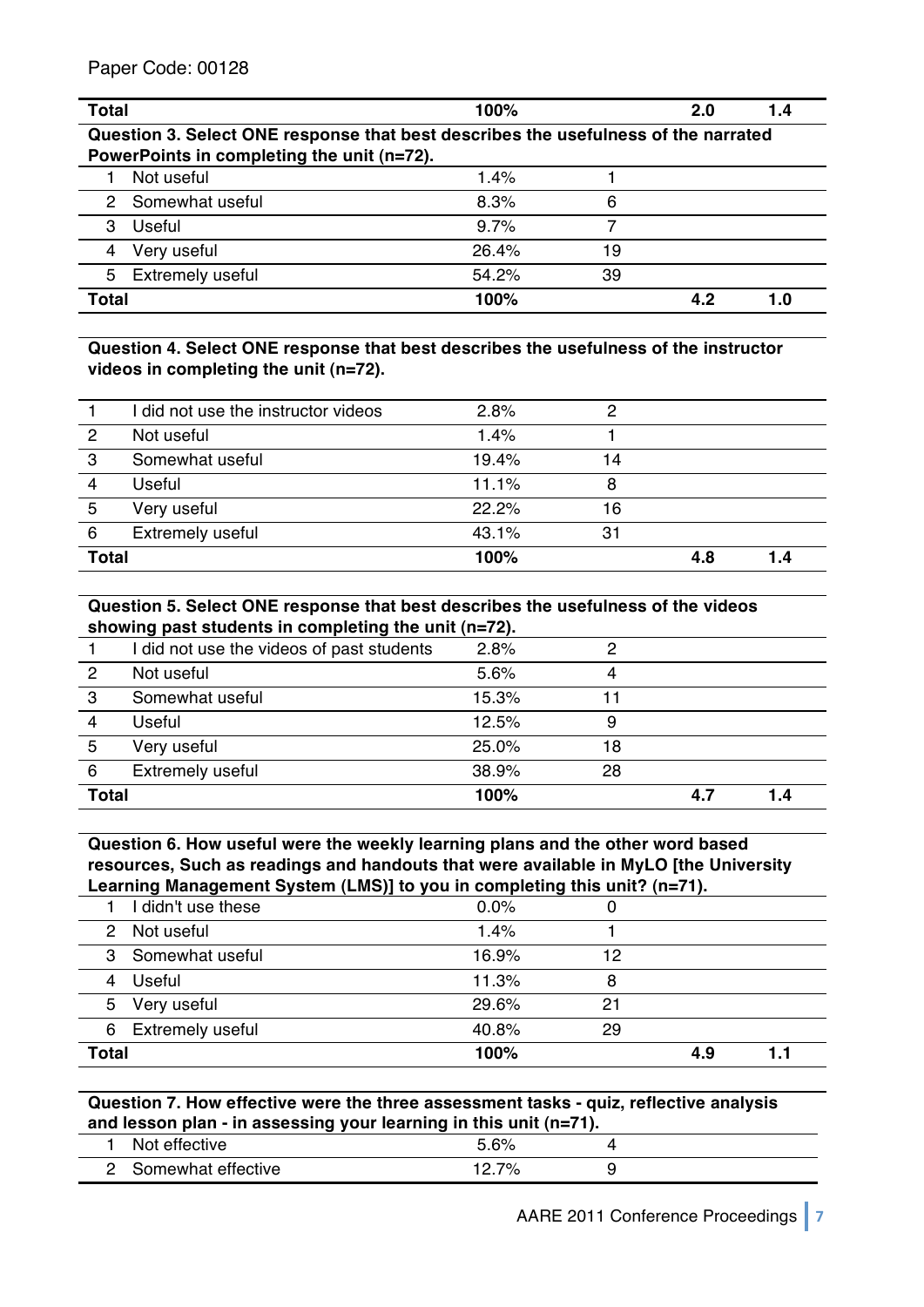| Effective             | 32.4% | 23 |     |  |
|-----------------------|-------|----|-----|--|
| 4 Very effective      | 31.0% | 22 |     |  |
| 5 Extremely effective | 18.3% | 13 |     |  |
| <b>Total</b>          | 100%  |    | 3.4 |  |

|              | Question 8. How often did you use of the Discussion Boards in this unit? (n=71). |         |    |    |     |  |  |
|--------------|----------------------------------------------------------------------------------|---------|----|----|-----|--|--|
|              | <b>Never</b>                                                                     | $0.0\%$ |    |    |     |  |  |
| 2            | Once or twice during the unit                                                    | 9.9%    |    |    |     |  |  |
| 3            | Three to six times during the unit                                               | 19.7%   | 14 |    |     |  |  |
| 4            | An average of around once per week                                               | 43.7%   | 31 |    |     |  |  |
| 5            | An average of more than once per<br>week                                         | 26.8%   | 19 |    |     |  |  |
| <b>Total</b> |                                                                                  | 100%    |    | 39 | 0.9 |  |  |

The mean of means for questions 1 to 8 was 3.5. With a response rate of 26%, and with the different response options provided between individual questions, it is difficult to generalise from these data. As may be seen in Table 1 questions four, five and six elicited the highest mean scores being 4.8, 4.7 and 4.9 respectively, suggesting that students most valued the videos and resources provided in the LMS. Question six, the highest mean score, related to the usefulness of other materials such as a weekly learning plan. These plans were developed to provide students with a weekly structure for their learning. Questions four and five are the focus of this paper.

Two types of videos were used in the unit and were linked to the first and second assessment tasks, these were videos of academic staff working with key skills and concepts (referred to in the survey as instructor videos), and videos of former students demonstrating how to complete different Arts activities. An example of the instructor videos is a demonstration (direct to camera by an academic) of how to create an ostinato (a repeated musical accompaniment pattern) to accompany a name-game rhyme that could be used in any classroom entitled ʻMy name's...'. An example of the past student videos is a group of students filmed at a summer school learning the rhythm of a poem entitled "Potions in the Pot" through various movement-based activities such as clapping, walking and rhythmically chanting.

Question four relates to the usefulness of the instructor videos. As can be seen in Table 1, 65.3% or 47 out of the 72 respondents agreed that the instructor videos were either very useful or extremely useful. Two respondents or 2.8% did not use the videos and one respondent or 1.4% did not find them useful. The mean response for this question was 4.8 being at the top end of the ʻuseful' range and 95.8% or 69 out of 72 respondents indicated that these learning resources were "useful" to differing degrees. Fifty four respondents also chose to make written comments. The analysis of these written responses to question four about the usefulness of the instructor videos has revealed four themes: those who only viewed the videos and took notes (a passive approach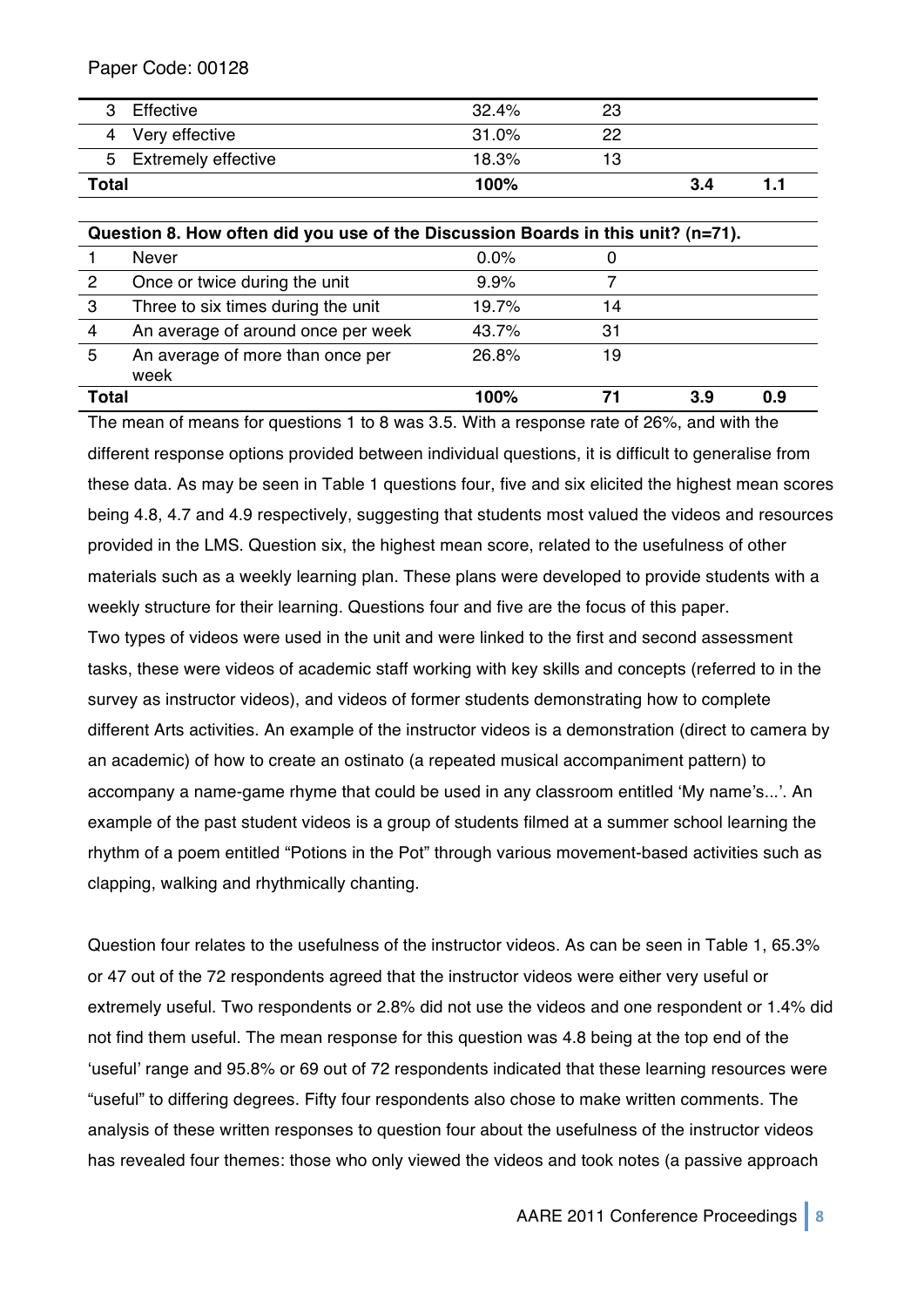in terms of participatory Arts learning); those who used the videos actively by working along to them in some way (an active form of participatory Arts learning); those who valued the videos as a means to increase their depth of understanding; and, those who appreciated the visual that is inherent in videos, sometimes referring to themselves as "visual learners". Each of these themes and the relationships between them shall be explored now.

Fifteen references were made to viewing videos and taking notes from them, including one respondent who wrote that "I thought these were fantastic, I took lots of notes off [sic.] these, and watched them a number of times too". Ten respondents simply referred to watching and taking notes. Others referred to the usefulness of videos as a visual learning tool, with one stating that "Monkey see, monkey do worked well for me". One respondent wrote about their "note taking often of what was said as much as what was visually apparent". This leads into more interesting data that made reference explicitly to the value of visual learning in the videos. Three respondents refer explicitly to themselves as "visual learners", with one writing "I am a visual learner and these videos made it much easier for me to understand the process. It would be very difficult to do this unit without visual learning aids". This comment is reflected in the response of another participant who stated that "the videos were crucial for myself [sic.] to learn about these techniques. I have no music experience what so ever [sic.], so having [the tutor] step by step the activity and demonstrate was fantastic...I wouldn't have been as engaged or even understood the tasks if I was to read instructions and try and [sic.] complete it". This is an interesting comment as the respondent has linked the videos to their level of both engagement and understanding. Student understanding was referred to variously in these data, with eight positive and one negative response being evident: "BORING!!!!!! When I couldn't sleep at night I put these on so that it bored me to sleep". For another respondent though, the videos were linked to their future practice, being referred to as useful to "model teaching practices and show me the way that the activities can be used in a classroom situation".

The most numerous written responses to question four were those that referred to the ways in which students used the videos in an active way, in a way that was other than just note taking, seventeen such responses were received. These mostly refer to working, singing or playing "along with" the videos. However what is most significant about these data is that many respondents also refer to how this participation helped them in other ways, such as to review key concepts or skills, or to check their own understanding about a key concept or skill. One respondent referred to their use of the videos as a preparation for teaching a concept in their classroom stating that they "attempted to use some of the activities within the classroom", and another that they then "also taught others some of the music techniques". Another respondent also applied their learning from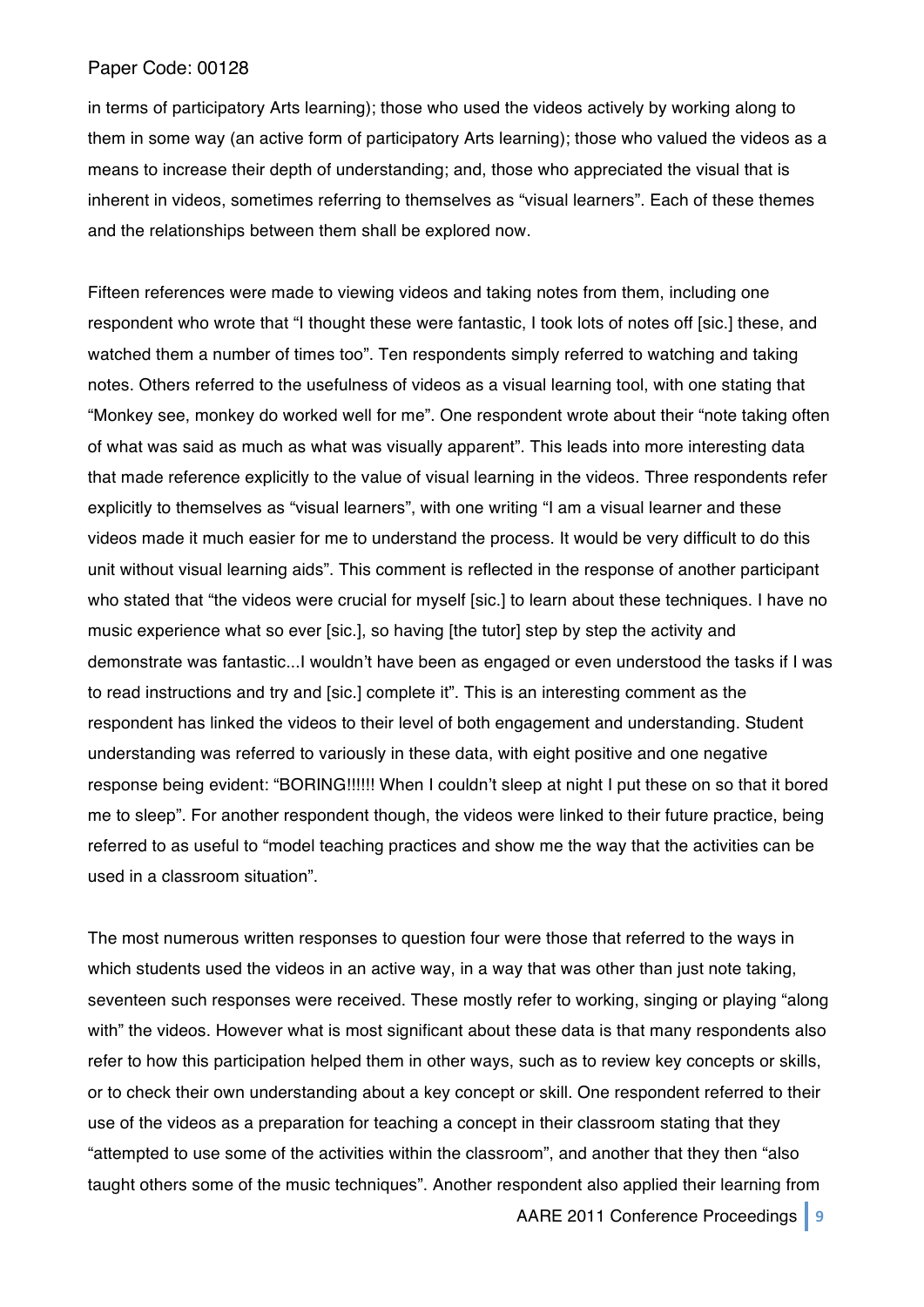the videos stating that "without these videos some of the concepts would have been close to impossible to understand ...I played that video over and over and practised with it, then had a go with my children and music".

Question five relates to the usefulness of videos of past students completing tasks. With question four and question five both being concerned with the usefulness of videos, question 5 data revealed similar themes to those of question four, with two exceptions: these types of videos seem to have been applied more extensively to classroom contexts by students, and respondents repeatedly referred to the "re-watching" of these videos. Also the comments regarding active use of these videos were more detailed and included comments about clarifying assessments. Question five also revealed more complex connections between themes, and there were more comments regarding lack of usefulness, which is consistent with quantitative data for this question. A strong thematic connection between the active use of videos and the increased understanding of key concepts and skills was evident in responses to this question. As can be seen in Table 1, 63.9% or 46 out of 72 respondents agreed that the videos of past students were very useful or extremely useful. Two respondents or 2.8% did not use the videos and four respondents or 5.6% did not find them useful. The mean response for this question was 4.7 being at the top end of "useful" range and 91.6% or 66 out of 72 respondents indicated that these videos were "useful" to differing degrees.

One response highlights many of the major themes in the use of videos by students, stating:

*"I consider myself to be a very visual learner and being able to* ʻ*see*' *activities in action helped me make sense of their purpose and structure. First, I would watch and take notes and then if applicable I would watch again and join in. Some of the activities I tried in small group settings, for example the soundscape activities. These videos were also extremely helpful for completing weekly activities and assignments".* 

This comprehensive response makes clear the connectedness of the data in this part of this research, highlighting that students use of videos was often more complex than merely assisting with one area of learning such as their understanding of concepts and skills. Another very comprehensive response indicated one student's very sophisticated use of the videos to locate their learning within their broader learning in the degree, stating that

*"I both watched and took notes, then compared them with how I was taught and how I was currently performing the activities myself. I learned many new tips - particularly in the musical experimentation and delivery - this has helped to inform my own teaching methodology, and having a concrete example in front of me showed how the lesson should look, which in turn gave me confidence to expand it".* 

Eight references about using the videos to apply learning in a professional context were revealed in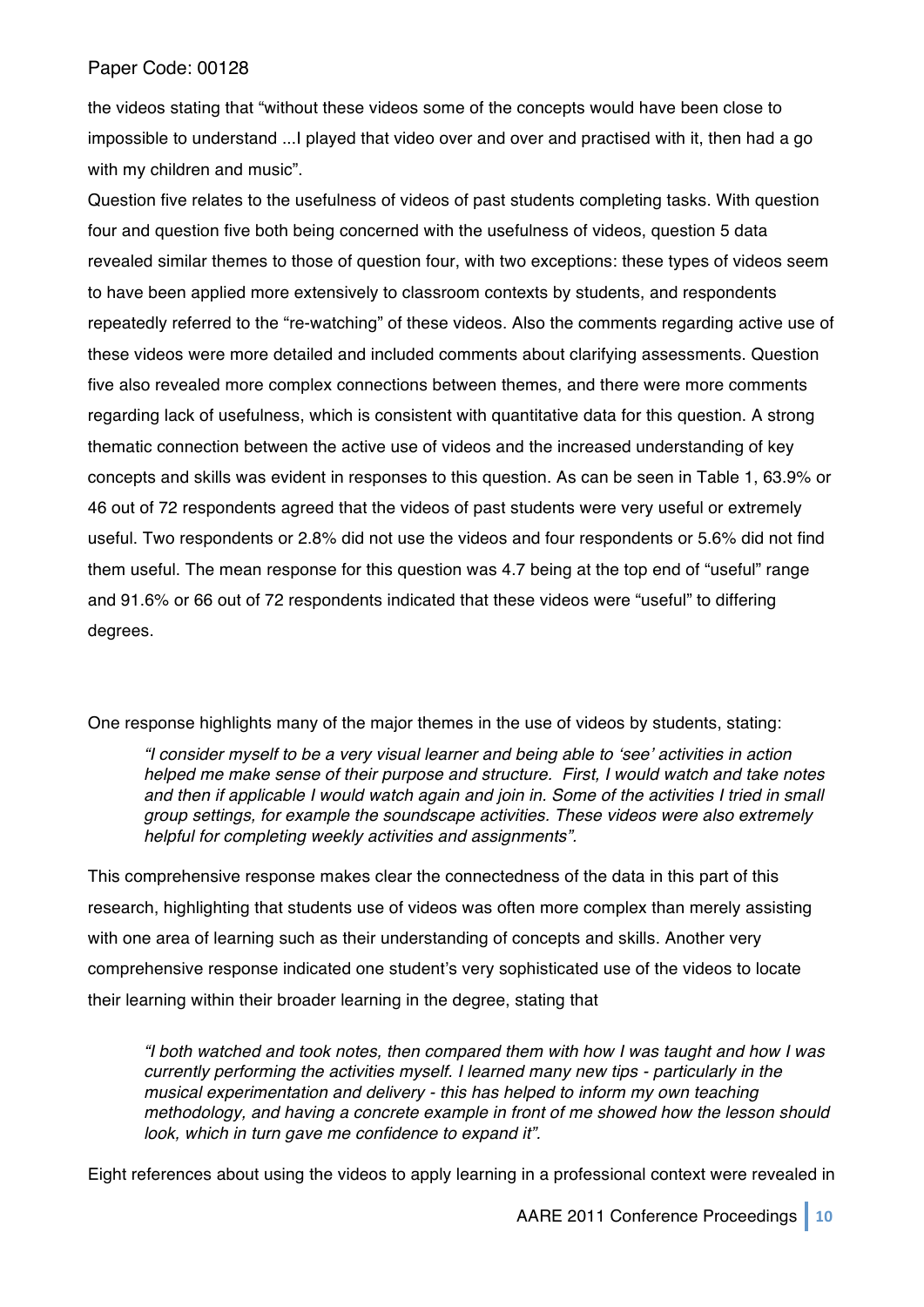these data. These ranged from I "used some of the activities" to more explicit responses such as "I practiced each lesson and challenged my Year 8's to try their hand at a soundscape. Each video is so valuable in developing our own personal techniques within the Arts". Ten responses highlighted the usefulness of these videos in clarifying the requirements of or assisting with assessment tasks. These responses were generally not very detailed, and included responses such as "I took notes from videos as well as re-watching during assignment time". This last response highlights a theme that was unique to this question, that of students replaying or re-watching videos. This highlights an advantage for online learners where they could continually review videos to clarify concepts or skills in relation to their learning or as this respondent makes clear to complete assignments. This use of videos in this way also connects with the theme of clarifying assessment items.

### **Conclusion**

The significance of this paper lies in data from this initial exploration of the boundary between online learning and Arts education in a tertiary context, with the Arts being an area that is presently under-represented in studies of the use of online learning in higher education. These data have indicated that further crossing of this boundary in both research and practice has much to contribute to understanding the synergies that are possible in this area. These data indicate that students in this online context regarded the materials devised to facilitate their active engagement in musical learning not only as "useful" to varying degrees, but reported quite high levels of "usefulness" across data. This suggests that further investigation of this "usefulness" and particularly the ways in which students use videos in their learning has the scope to inform the scholarship of online teaching significantly. The main theme from these data suggests that some students used videos in a very "active" way and that they regarded this is important in the learning. Further research in this area could explore these active approaches, and suggest ways in which the future use of videos may be framed in order to maximise student learning.

Qualitative data analysed in this paper confirm the high levels of "usefulness" in respect of student use of videos, and highlight that students use of videos was often more complex than assisting with isolated aspects of learning, often being used in interrelated and sophisticated ways that contributed to their metacognition. One aspect of this complexity was the "re-watching" of videos by some students and the application of videos by others to the professional context. Like the notion of "active" learning, and indeed related to it, the further investigation of the re-watching of videos by students could suggest ways in which the future use of videos may be framed in order to maximise student learning. Further research in these areas is ongoing and will continue to inform some of the themes over time; however, this paper has certainly highlighted the ways in which students have used online support measures such as videos to support their learning.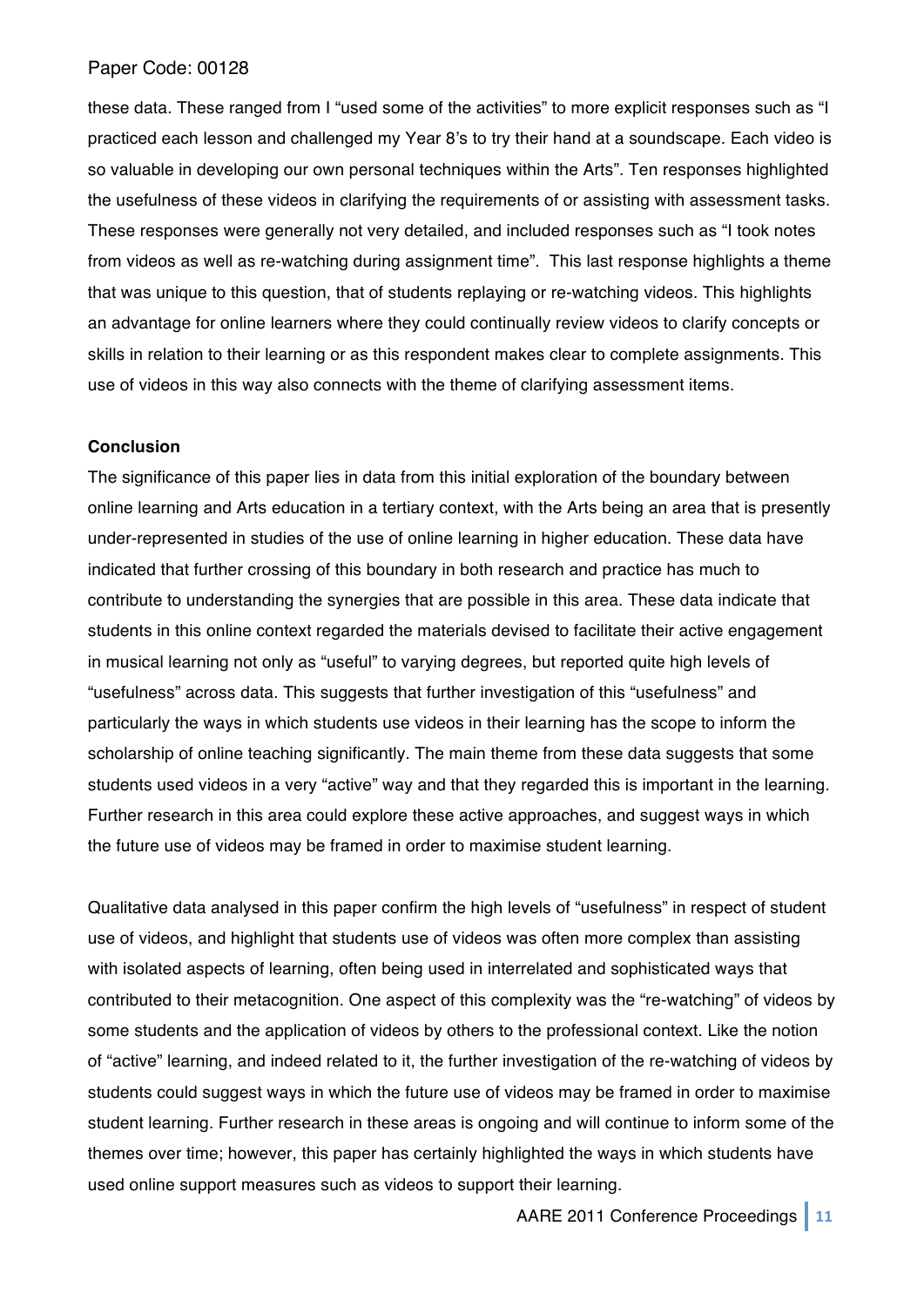# **References**

- Abril, C. R. (2007). I have a voice but I just can't sing: A narrative investigation of singing and social anxiety. *Music Education Research, 9*(1), 1-15.
- Baker, W. J. (2007a). The use of journaling in the development of student engagement and confidence with the teaching of music in an Australian early childhood and primary teacher education degree: A new perspective of an old problem. *Australian Journal of Music Education*, *1,* 40-49.
- Baker, W. J. (2007b). The use of journaling in the development of student engagement and confidence with the teaching of music in an Australian early childhood and primary teacher education degree, *Education in the Pacific*, 4-7 December 2007, Christchurch New Zealand.
- Biggs, J. (2003). *Teaching for quality learning at university.* Great Britain: The Society for Research into Higher Education & Open University Press.
- Blaikie, N. (1993). *Approaches to social enquiry.* Cambridge, England: Polity Press.
- Boettcher, J. V. & Conrad, R. (2010). *The online teaching survival guide: Simple and practical pedagogy.* Hoboken: Jossey-Bass.
- Burns, R. (1997). *Introduction to research methods.* (3rd Ed.). South Melbourne, VIC: Addison Wesley Longman.
- Commonwealth of Australia. (1995). *Arts education*. Report by the Senate Environment, Communications and Arts References Committee. Canberra, ACT: Senate Environment, Recreation, Communications and the Arts Reference Committee.
- Commonwealth of Australia. (2002). *Universities online: A survey of online education and services in Australia.* Canberra, ACT: Department of Education, Science and Technology.
- Commonwealth of Australia. (2005). *The National review of school music education: Augmenting the diminished.* Canberra, ACT: Australian Government.
- Cleveland-Innes, M., & Garrison, D. R. (Eds.). 2010. An introduction to distance education: Understanding teaching and learning in a new era. New York: Routledge.
- Denzin, N., & Lincoln, Y. (Eds.). (1994). *Handbook of qualitative research.* Thousand Oaks, CA: Sage Publications.
- Digolo, B. E., Andang'o, E. A., & Katuli, J. (2011). E- Learning as a Strategy for Enhancing Access to Music Education. *International Journal of Business and Social Science 2*(11), 135- 139.
- Drummond, G. (2008). Success in online education: Creating a roadmap for student success. *Distance Learning 5*(4), 43-48.
- Elliott, D. J. (1995). *Music matters: A new philosophy of music education*, New York: Oxford University Press.
- Epstein, Paul. (2006). Online, campus or blended learning: What do consumers prefer and why? *Distance Learning, 3*(3), 35-37.
- Gifford, E. (1993). The musical training of primary teachers: Old problems, new insights and possible solutions. *British Journal of Music Education, 10*, 33-46.
- Green, R. (1995). Primary school music curriculum one solution. *British Journal of Music Education, 12*, 113-125.
- Guri-Rosenblit, S. (2005). 'Distance education' and 'E-learning': Not the same thing. *Higher Education 49*(4), 467-493.
- Hanley, B. (1993). Music teacher education: new directions. *British Journal of Music Education, 10*, 9-21.
- Hatch, J. (2002). *Doing qualitative research in education settings.* Albany, NY: State University of New York Press.
- Hennessy, S. (2000). Overcoming the red-feeling: the development of confidence to teach music in primary school amongst student teachers, *British Journal of Music Education, 17* (2), 183-196.